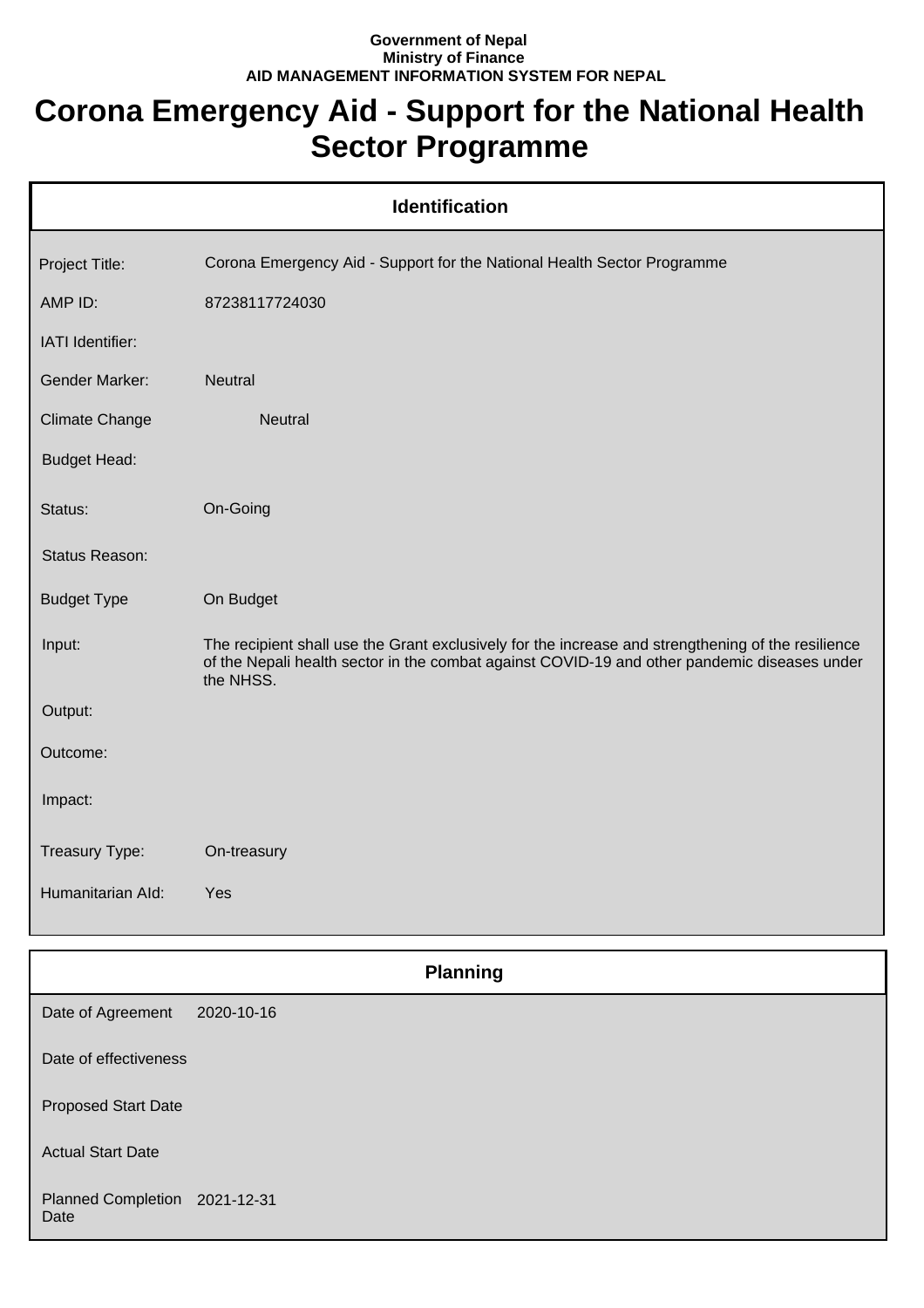| Location     |            |
|--------------|------------|
| Location     | Percentage |
| <b>NEPAL</b> | 0.0%       |

| <b>National Plan</b>                                                                    |            |
|-----------------------------------------------------------------------------------------|------------|
| Program                                                                                 | Percentage |
| [Health and Nutrition ] [Social Development Policy ] [National Development Plan (NDP) ] | 100.0%     |

| <b>Sector</b>                        |            |
|--------------------------------------|------------|
| Sector                               | Percentage |
| Nepal Sector Classification HEALTH 0 | 100.0%     |

| <b>Implementing/Executing Agency</b> |        |  |
|--------------------------------------|--------|--|
| <b>Implementing Agency</b>           |        |  |
| Ministry of Health and Population    | 100.0% |  |
| <b>Executing Agency</b>              |        |  |
| Ministry of Health and Population    | 100.0% |  |
| <b>Responsible Organization</b>      |        |  |
| Ministry of Finance                  | 100.0% |  |
| Donor                                |        |  |
| German Development Cooperation (KfW) | 0.0%   |  |

| <b>Funding</b>                              |                    |                               |            |                     |  |
|---------------------------------------------|--------------------|-------------------------------|------------|---------------------|--|
| Type of<br>Assistance                       | Mode of<br>Payment | Post Earthquake<br>Assistance | Commitment | <b>Disbursement</b> |  |
| <b>German Development Cooperation (KfW)</b> |                    |                               |            |                     |  |
| <b>UNDISBURSED BALANCE</b>                  |                    |                               |            |                     |  |
|                                             |                    |                               |            | null                |  |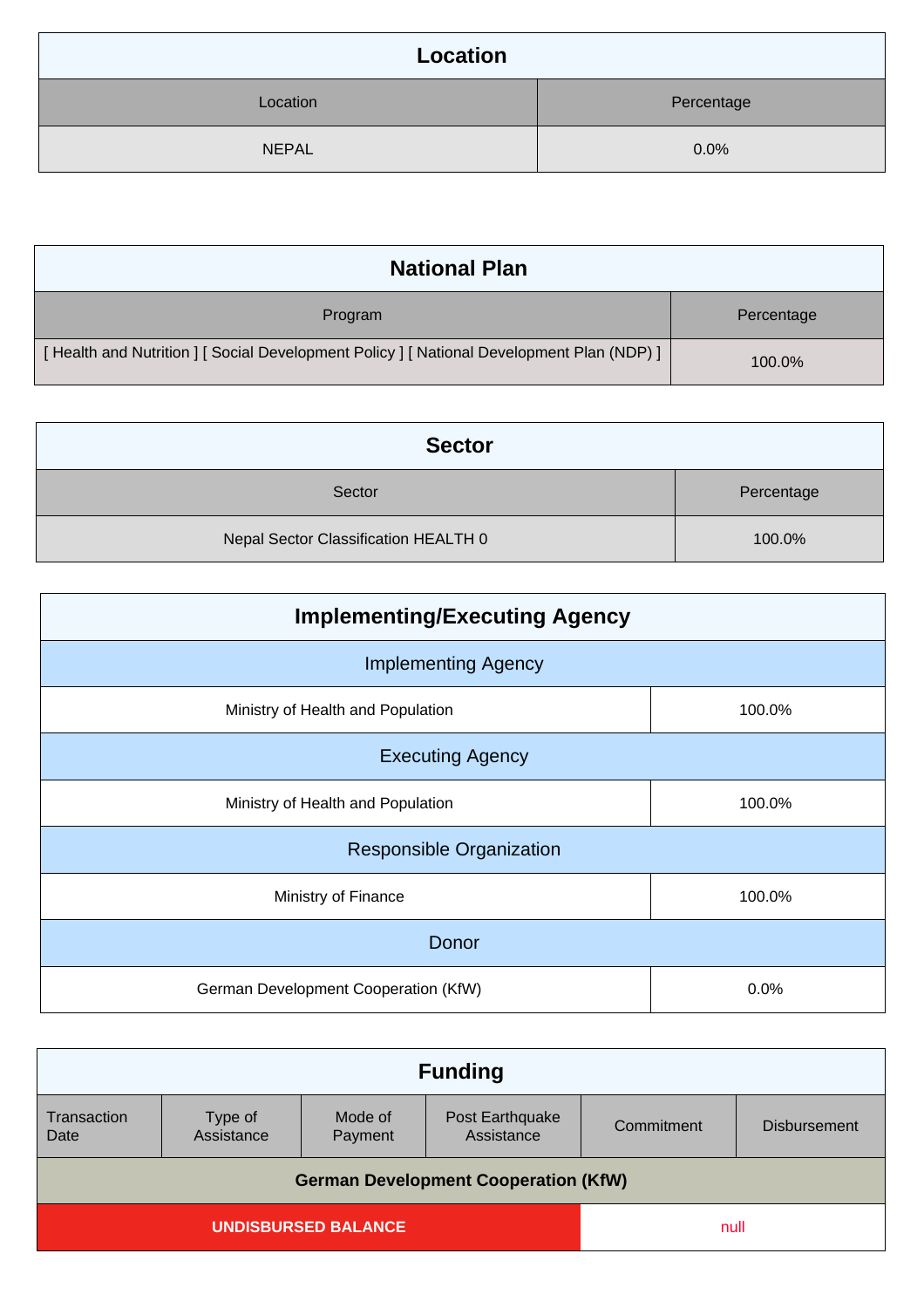| Transaction<br>Date                          | Type of<br>Assistance | Mode of<br>Payment    | Post Earthquake<br>Assistance | Commitment | <b>Disbursement</b> |
|----------------------------------------------|-----------------------|-----------------------|-------------------------------|------------|---------------------|
|                                              |                       |                       | <b>Actual</b>                 |            |                     |
| 10/16/2020                                   | <b>Grant Aid</b>      | <b>Direct Payment</b> | No                            | 10,968,000 |                     |
| 12/31/2020                                   | Grant Aid             | <b>Direct Payment</b> | No                            |            | 10,968,000          |
| Total                                        |                       |                       | 10,968,000                    | 10,968,000 |                     |
| Total (German Development Cooperation (KfW)) |                       |                       | 10,968,000                    | 10,968,000 |                     |
| <b>UNDISBURSED BALANCE</b>                   |                       |                       | 0                             |            |                     |

| <b>Progress Achieved</b>       |
|--------------------------------|
| Progress Achieved:             |
| Key Problems:                  |
| Steps Taken to Solve Problems: |

| <b>Funding Information</b> |  |  |
|----------------------------|--|--|
| 10,968,000                 |  |  |
| $\mathbf 0$                |  |  |
| 10,968,000                 |  |  |
| $\mathbf 0$                |  |  |
|                            |  |  |